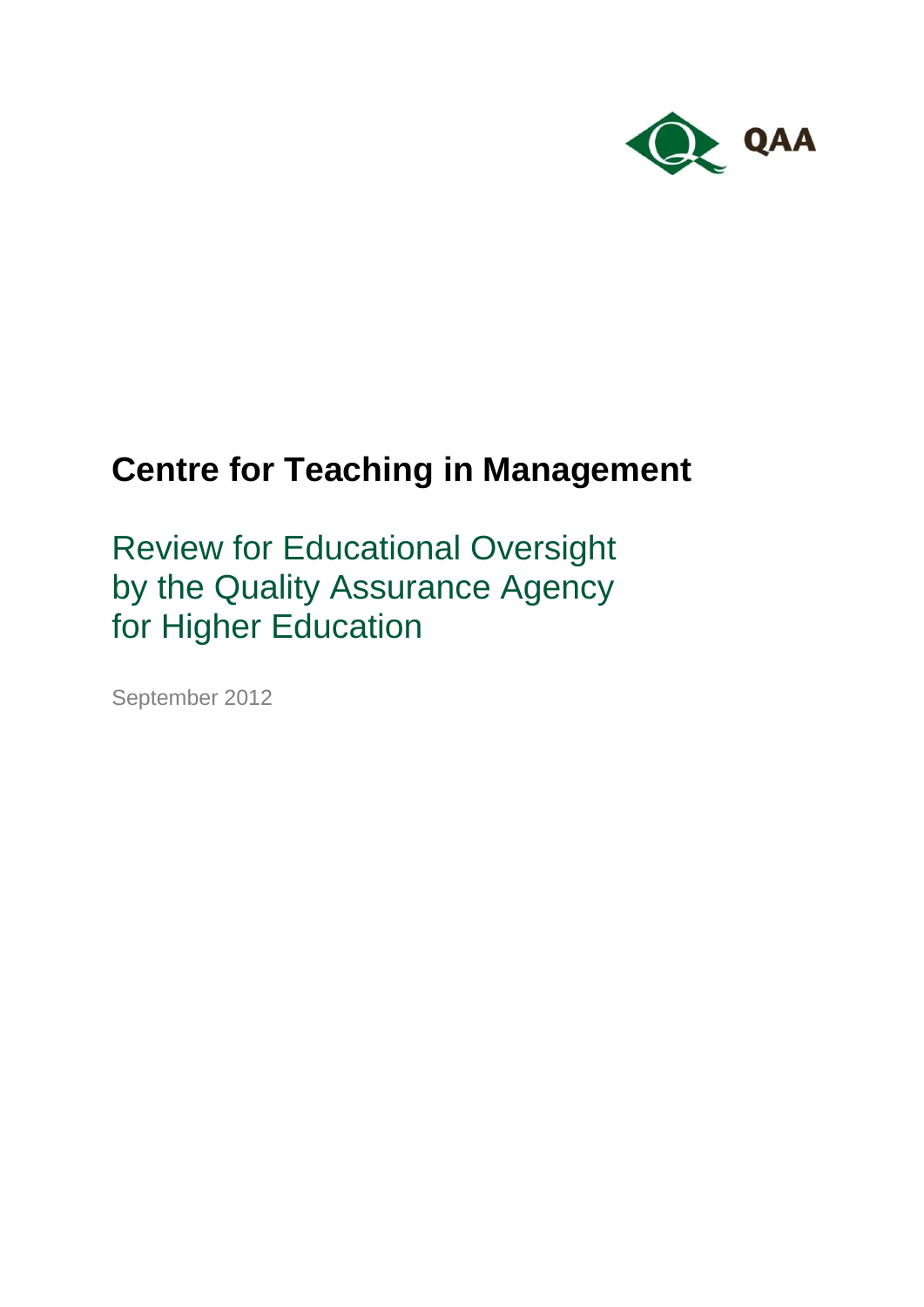## **Key findings about the Centre for Teaching in Management**

As a result of its Review for Educational Oversight carried out in September 2012, the QAA review team (the team) considers that there can be **confidence** in how the provider manages its stated responsibilities for the standards of the award it offers on behalf of the University of Wales.

The team also considers that there can be **confidence** in how the provider manages its stated responsibilities for the quality and enhancement of the learning opportunities it offers on behalf of this awarding body.

The team considers that **reliance can** be placed on the accuracy and completeness of the information that the provider is responsible for publishing about itself and the programmes it delivers.

### **Good practice**

The team has identified the following **good practice**:

- the high level of pastoral support provided to students (paragraph 2.9)
- the provision, in advance of planned recruitment to programmes, of extensive, appropriately focused, high-quality learning resources for students (paragraph 2.11).

### **Recommendations**

The team has also identified a number of **recommendations** for the enhancement of the higher education provision.

The team considers that it is **advisable** for the provider to:

- review the academic committee structure and its effectiveness (paragraphs 1.3, 2.1 and 2.2)
- ensure that the internal procedures for the writing, pre-assessment moderation, marking and post-assessment moderation of student work result in intended learning outcomes being assessed at the appropriate level (paragraph 1.7)
- introduce more rigorous procedures to ensure that sufficiently detailed and constructive written feedback is provided to students on their work (paragraph 2.5)
- introduce a structured employer engagement policy to support the proposed portfolio of vocational programmes (paragraph 2.12).

The team considers that it would be **desirable** for the provider to:

- map its policies and procedures against the *Code of prac*tice and provide training  $\bullet$ for staff on the emerging UK Quality Code for Higher Education (paragraph 1.5)
- progress the introduction of a formal system of peer review of teaching (paragraph 1.9)
- revise the learning and teaching strategy to reflect the characteristics of the Centre (paragraph 2.4)
- develop a formal method of collecting feedback on public information from students, staff and other stakeholders (paragraph 3.4).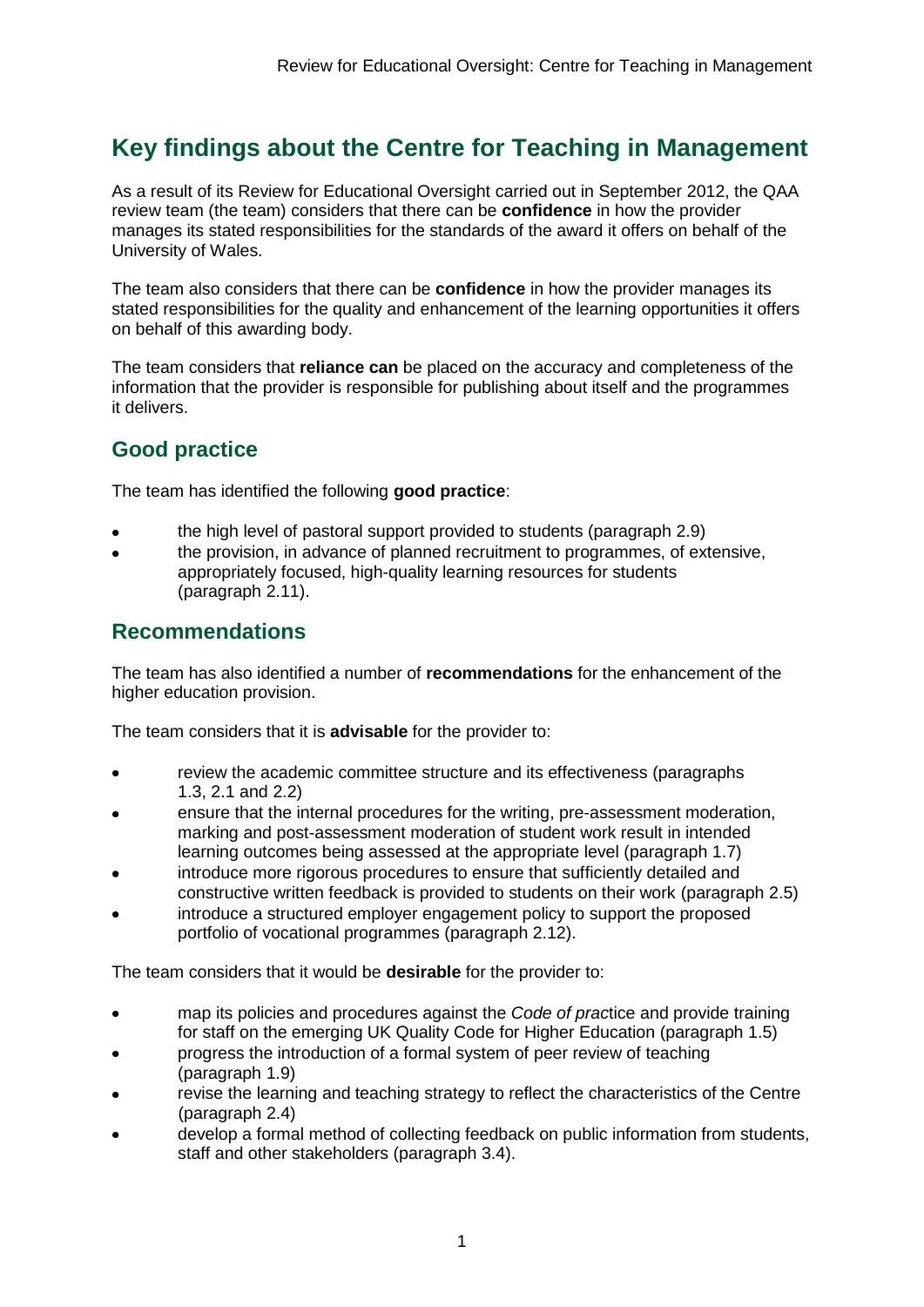# **About this report**

This report presents the findings of the **Review for Educational Oversight**<sup>1</sup> (REO) conducted by [QAA](#page-15-0) at the Centre for Teaching in Management (the provider; the Centre). The purpose of the review is to provide public information about how the provider discharges its stated responsibilities for the management and delivery of academic standards and the quality of learning opportunities available to students. The review applies to programmes of study that the provider delivers on behalf of the University of Wales. The review was carried out by Paul Chamberlain and Brenda Eade (reviewers), and Jeffery Butel (coordinator).

The review team conducted the review in agreement with the provider and in accordance with the *[Review for Educational Oversight:](http://www.qaa.ac.uk/Publications/InformationAndGuidance/Pages/REO-handbook.aspx) Handbook*. <sup>2</sup> Evidence in support of the review included documentation supplied by the provider and its awarding body, meetings with staff and students, and a report of inspection by the Accreditation Service for International Colleges.

The review team also considered the provider's use of the relevant external reference points:

- University of Wales
- the Academic Infrastructure.

Please note that if you are unfamiliar with any of the terms used in this report you can find them in the [Glossary.](#page-15-1)

The Centre for Teaching in Management (the Centre) was incorporated in July 2009 as a private limited company with a single shareholder who is a member of the senior management team and also acts as the Student Welfare Officer. It occupies a city-centre site in Birmingham and has the stated aim of providing higher education in management with a focus on finance and international business. There are 3.70 full-time equivalent management and administrative staff, a full-time Principal and three lecturers, each representing 0.2 full-time equivalent, making a total of 1.60 full-time equivalent academic staff.

In January 2011, the University of Wales validated three of the Centre's programmes: a two-year BA Business Studies programme, a one-year MSc Finance and a one-year MSc Management. Only the MSc Management has recruited. Four students enrolled on the Human Resource Management stream of the MSc Management; one had his registration terminated and three are due to complete by the end of 2012. One has been studying full-time and two part-time, to top up existing qualifications.

At the time of the review, the provider offered the following higher education programme, listed beneath the awarding body with full-time equivalent students shown in brackets:

#### **University of Wales**

-

MSc Management (2.13)

### **The provider's stated responsibilities**

The provider states that it is responsible for student recruitment, induction and guidance, collecting and acting upon student feedback, the appointment of staff and their higher

www.gaa.ac.uk/InstitutionReports/types-of-review/tier-4.

www.gaa.ac.uk/publications/informationandguidance/pages/reo-handbook.aspx.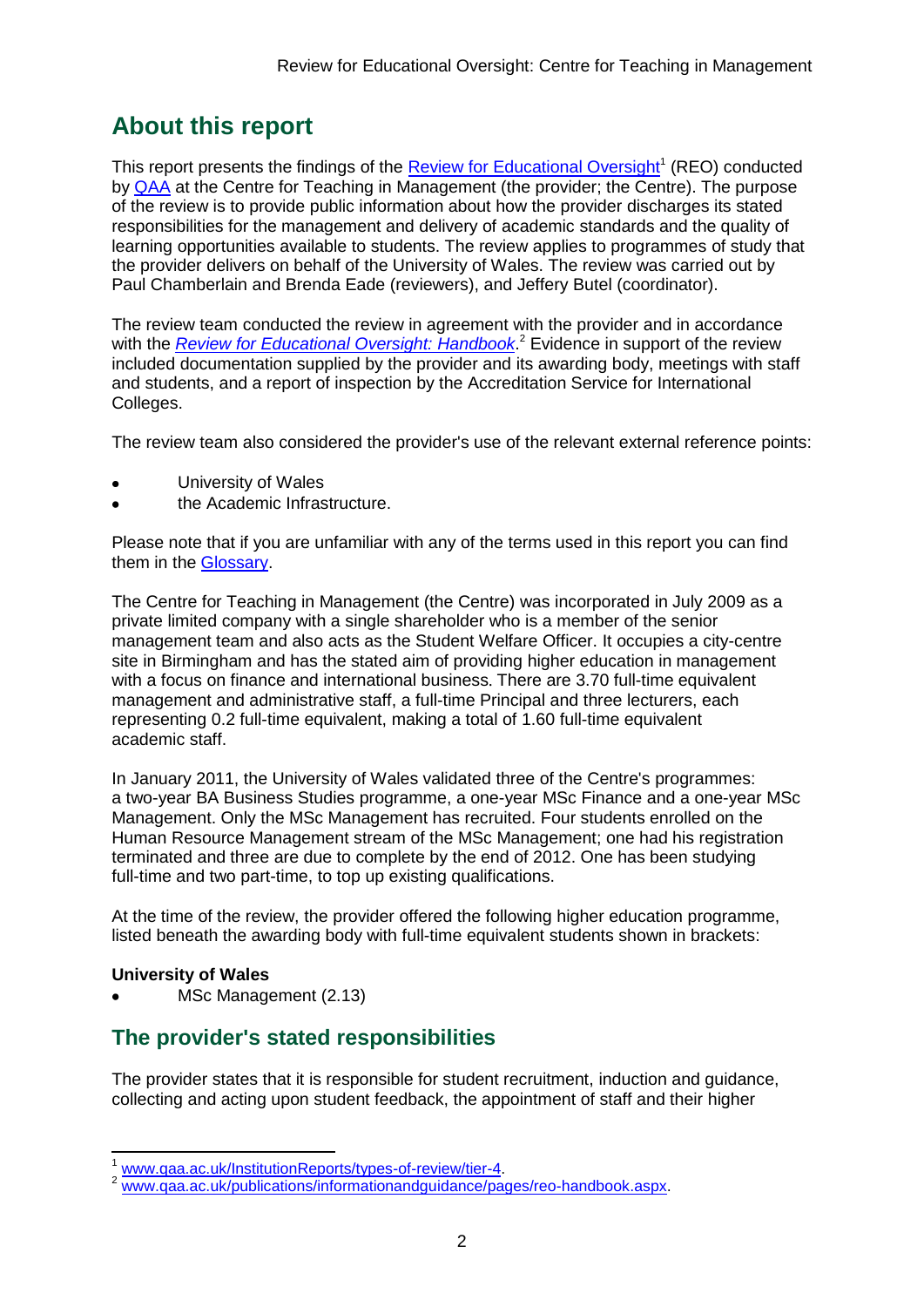education updating, and the provision of library, information technology and other learning resources.

### **Recent developments**

A new full-time Principal/Director of Studies and an Administrator were appointed shortly before the commencement of the review. The Centre is seeking to recruit students to the BA Business Studies and both MSc programmes from January 2013. In addition, it is an approved centre for the Organisation for Tourism and Hospitality Management and intends recruiting to its programmes from January 2013. The Centre is in negotiation with the University of Wales Trinity Saint David to replace its current agreement with the University of Wales from 2014.

### **Students' contribution to the review**

Students studying on higher education programmes at the provider were invited to present a submission to the review team. A student submission was submitted. The Centre briefed the students on key areas to be addressed. The submission contained observations from each of the students individually and was helpful to the team in conducting the review. In addition, all three students met the coordinator during the preparatory meeting and the team during the review visit.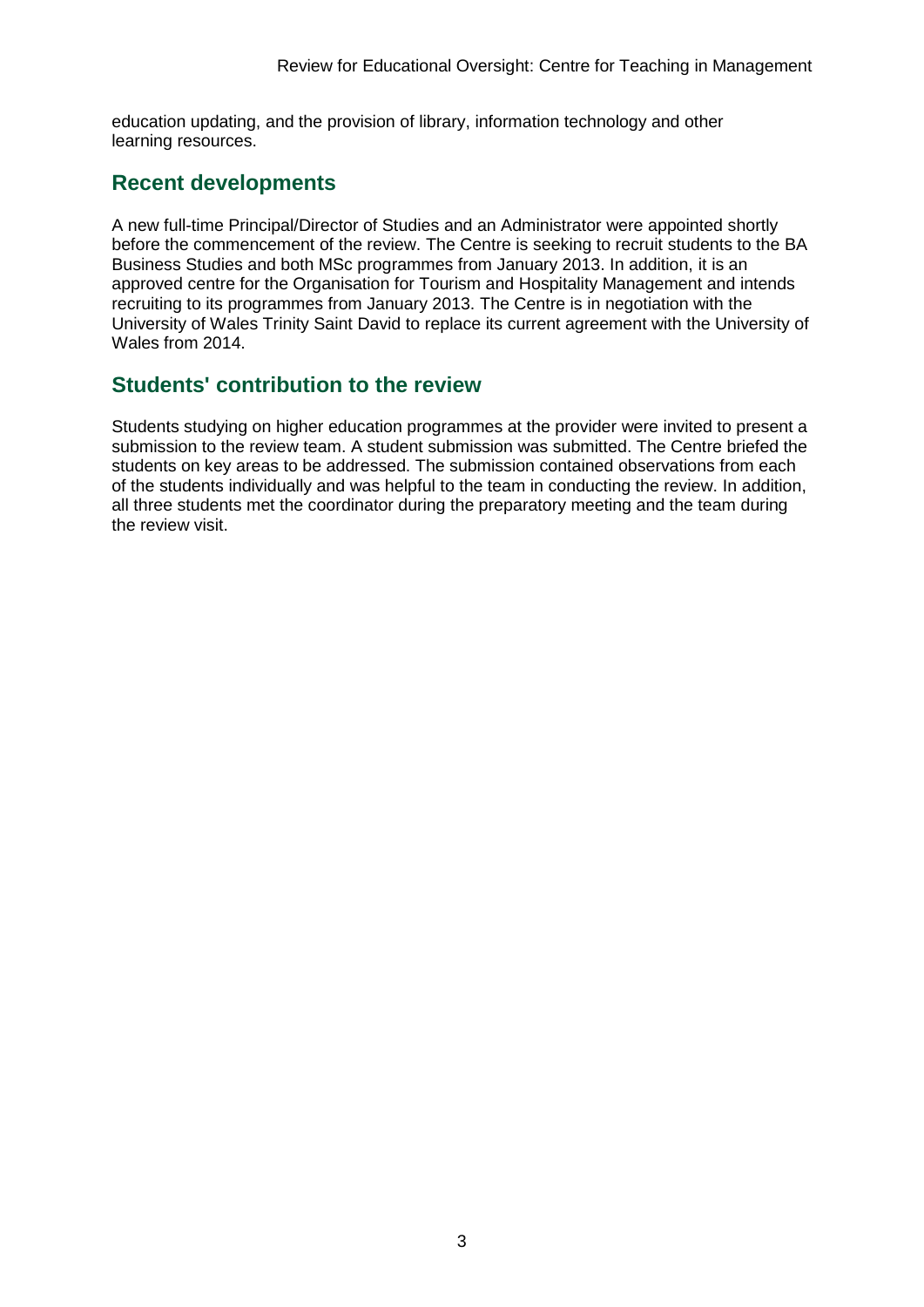# **Detailed findings about the Centre for Teaching in Management**

### **1 Academic standards**

#### **How effectively does the provider fulfil its responsibilities for the management of academic standards?**

1.1 The Centre is at the early stages of development, but has an effective management structure which enables it to fulfil its responsibility to its awarding body. The Principal, who is also Director of Studies, takes overall responsibility for the management of academic standards. He liaises closely with his colleagues and responds to requests from the University of Wales. The Centre benefits from its close relationship with a more mature institution with established policies and procedures for the management of academic standards. The Centre has drawn significantly upon these.

1.2 The Centre does not have a clear strategy for planning its future portfolio, but intends to continue offering undergraduate and postgraduate programmes in business and management. From January 2013 it intends to recruit to The Organisation for Tourism and Hospitality Management (OTHM) programmes and from 2014 to University of Wales Trinity Saint David's programmes. The Centre is an approved centre of the OTHM for the delivery of its programmes at levels 3 to 7, but it does not have a clear rationale for their development and was unclear about its roles and responsibilities in relation to the OTHM. During the review visit, the Centre provided the team with a revised set of respective responsibilities for its relationship with the OTHM.

1.3 The committee structure does not enable the Centre to take an overview of academic standards. There is overlap between the various committees and a blurring of associated responsibilities. The Academic Committee, reporting to the Senior Management Team, will receive reports from the programme committee which meets at the end of the year. However, this committee has not yet met. The Quality Manual also refers to a Course Management Committee and Course Committee. A Staff and Student Liaison Committee has met several times during the academic year. The terms of reference and membership of these committees, and the flow of information between them, are not clearly defined. Day-to-day internal monitoring is managed by the Principal/Course Director through email communications and informal meetings with tutors. There are weekly meetings of the permanent staff, but these cover a wide range of operational issues, including marketing, finance and administration. It is advisable that the Centre reviews the committee structure, develops clear terms of reference for each, identifies the required flow of information between them and clarifies the responsibilities of the associated staff.

#### **How effectively are external reference points used in the management of academic standards?**

1.4 The Centre has made effective use of external reference points in the design of the curricula for the University of Wales undergraduate and postgraduate programmes. The programme specifications reference subject benchmark statements and module specifications reflect appropriate level descriptors. The OTHM will provide a further external reference point when the Centre delivers these programmes.

1.5 Discussions with staff indicate that they are not completely familiar with the *Code of practice for the assurance of academic quality and standards in higher education* (the *Code of practice)* or the new UK Quality Code for Higher Education (the Quality Code). The Quality Handbook, which includes assessment regulations, is based on the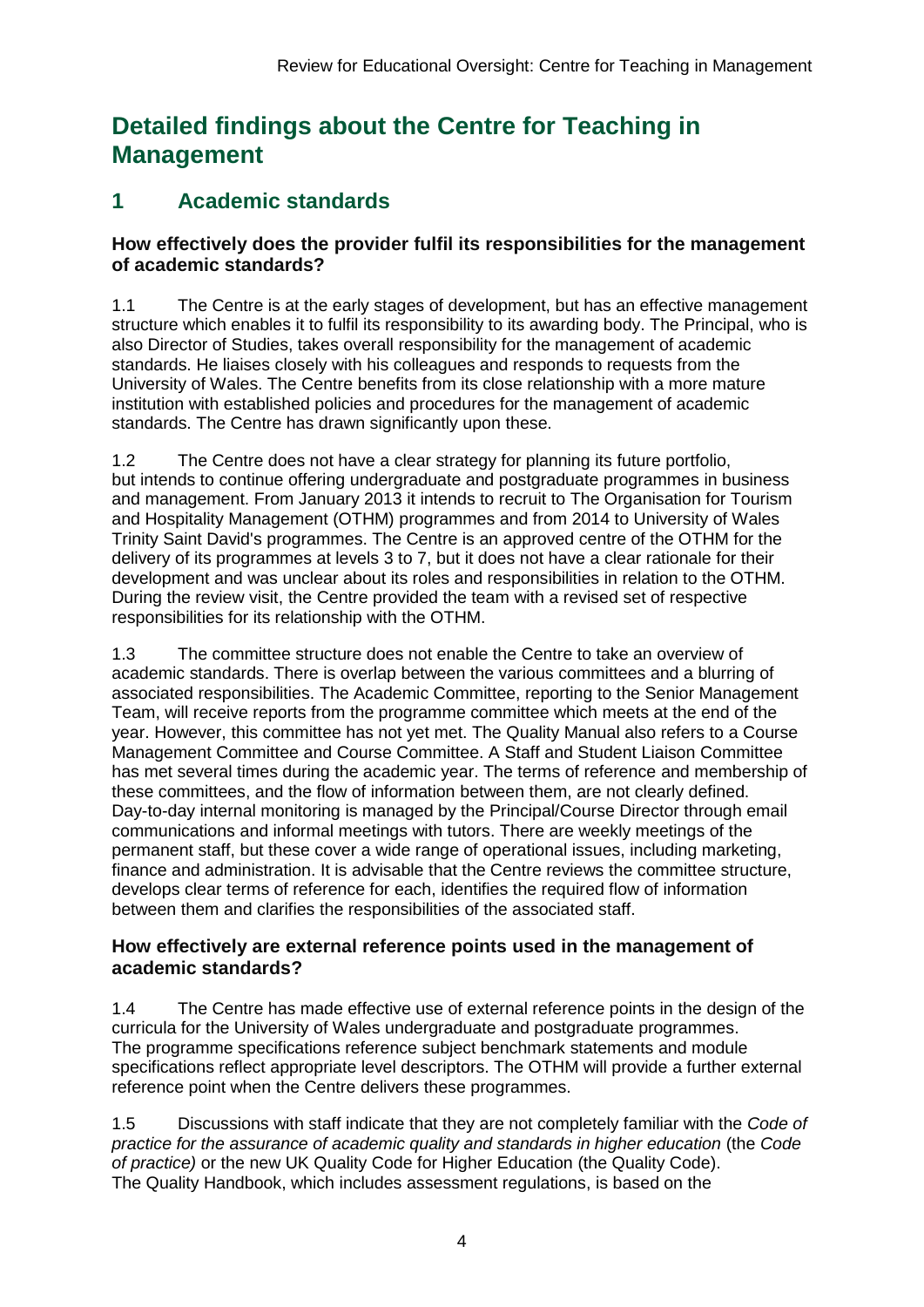requirements of the University of Wales, but does not refer directly to the *Code of practice*. Furthermore, the Centre's admissions statement requires further development to conform to the *Code of practice*. It is desirable that the Centre maps its policies and procedures against the *Code of practice*, particularly *Section* 6*: Assessment of students* and *Section 10: Admissions to higher education*, and provides training for staff on the Quality Code.

#### **How does the provider use external moderation, verification or examining to assure academic standards?**

1.6 The Centre is responsible for the writing and marking of assessments for the University of Wales' programmes and has processes for scrutinising assessment briefs prior to distribution to students, marking and second marking. The external examiner, appointed by the University of Wales, and the University of Wales moderator attend examination boards and comment on the academic standards.

1.7 The level of learning and teaching and related assessment have not, in the past, been wholly appropriate to level 7. In response to a condition of the University of Wales validation report, the Centre has rewritten the intended learning outcomes for some modules in the master's programmes to ensure that they are at the appropriate level. The external examiner suggested that examination questions at this level should encourage students to synthesise and analyse. It is advisable that the Centre strengthens the internal procedures for the writing, pre-assessment moderation, marking and post-assessment moderation of assessment to ensure that intended learning outcomes are assessed at the appropriate level.

1.8 The Centre is required to complete an Annual Monitoring Report for University of Wales' programmes. This has yet to be submitted, as the first cohort of students has only just completed the taught element of the MSc Management. The Centre intends to submit the report later in the year. This will be considered by the Centre and University Joint Board of Studies, which has not yet met.

1.9 The Centre states that it undertakes self-analysis regularly and the administrative and academic processes and procedures are subject to audit. An action plan has been drawn up as a result of this process and the writing of the self-evaluation. Required actions resulting from annual monitoring will be added to this plan. The Centre has operated an informal peer review system and intends to implement a formal system for 2013. It is important that this facilitates the sharing of good practice. It is desirable that progress is made on the introduction of a formal system of peer review of teaching.

The review team has **confidence** in the provider's management of its responsibilities for the standards of the awards it offers on behalf of its awarding body.

### **2 Quality of learning opportunities**

#### **How effectively does the provider fulfil its responsibilities for managing and enhancing the quality of learning opportunities?**

2.1 At this early stage in its development, the Centre has created an appropriate and effective infrastructure to support the management of learning opportunities for the small number of students currently enrolled. As defined in the formal agreements with the University of Wales and OTHM, the Centre is responsible for student recruitment and selection, student admissions, guidance and induction, collecting and acting upon student feedback, the appointment of staff and their higher education updating, and the provision of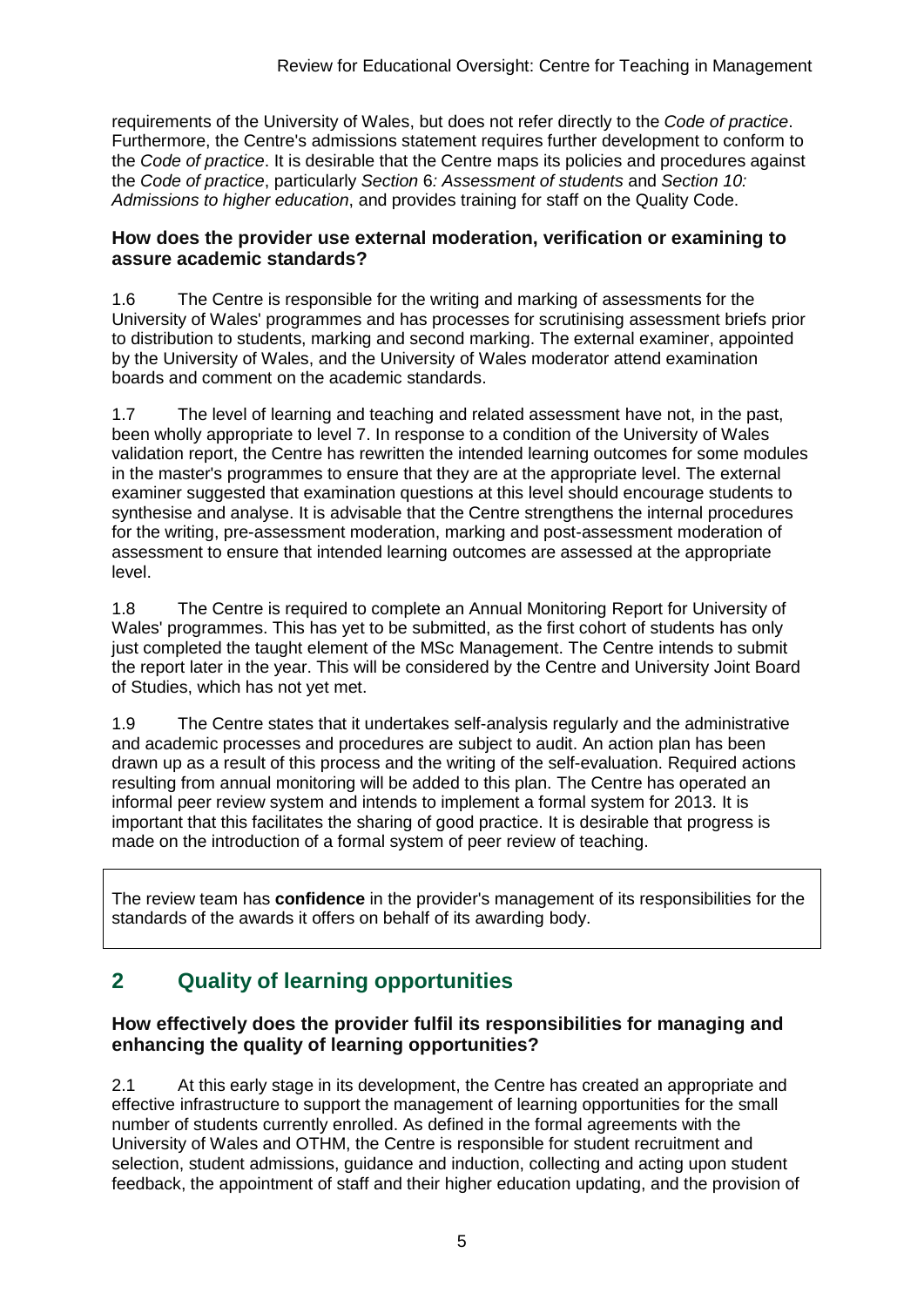library, information technology and other learning resources. Management structures are designed to allow the Centre to fulfil its responsibilities, although they are not yet fully operational. It is intended that an Academic Committee, reporting to senior management, will receive reports from programme committees, thus providing an overview. A Resources Committee will inform resource decision-making.

2.2 Representatives from the University of Wales confirm that the Centre is meeting its agreed responsibilities for the management of learning opportunities effectively. Oversight is provided through the Senior Management Team. While this embryonic structure provides a secure environment currently, as the Centre's provision expands, greater clarity in the committee structure will be required.

#### **How effectively are external reference points used in the management and enhancement of learning opportunities?**

2.3 The Centre draws heavily upon the validating bodies for its external reference points. Documents produced for internal use reflect an awareness of elements of the *Code of practice* relevant to the Centre's defined responsibilities, for example, in admission of students, the availability of progression and careers advice, and provision for disabled students. However, as noted in paragraph 1.5, staff require greater familiarity with elements of the Academic Infrastructure and the Quality Code to engage effectively with them.

#### **How does the provider assure itself that the quality of teaching and learning is being maintained and enhanced?**

2.4 The monitoring of the quality of teaching and learning requires more robust systems. A concise teaching and learning strategy, closely related to the programme specifications published by the University of Wales, provides the context for assuring that the quality of teaching and learning is maintained. This student-centred document provides an appropriate pedagogical context for enhancement. It does not define the institutional structures and processes through which quality may be comprehensively measured and innovation monitored. Although many of the objectives of the strategy are being met, operational processes, for example the employment of effective academic support and study skills training, are not monitored. It is advisable that the teaching and learning strategy is revised to ensure that the objectives are adequately contextualised.

2.5 Summative assessment is managed through the processes defined by the University of Wales. Although the allocation and moderation of marks is conducted satisfactorily, the external examiner noted the absence of effective written feedback on assignments. In addition, the moderator noted that comments from second markers are perfunctory. Students commented on the limited feedback provided on their work. Although students receive formative assessment, the provision of this is not adequately informed by the *Code of practice*, *Section 6: Assessment of students.* It is advisable that more rigorous processes are applied to the assessment of students' work to ensure that written feedback is sufficiently detailed and constructive.

2.6 An informal teaching observation scheme is being formalised into a more robust, reliable and informative procedure. Students' views on teaching and learning are obtained through module evaluation forms, the results of which are reported to the programme team. The value and effectiveness of these has been demonstrated recently where student feedback resulted in changes being made to the teaching team of a module. Further feedback is obtained from the Staff and Student Liaison Committee, the minutes of which demonstrate clear responses to a range of student concerns. The Centre aims to implement an Enhancing Student Experience Policy Report in which student comment and opinion will be recorded systematically.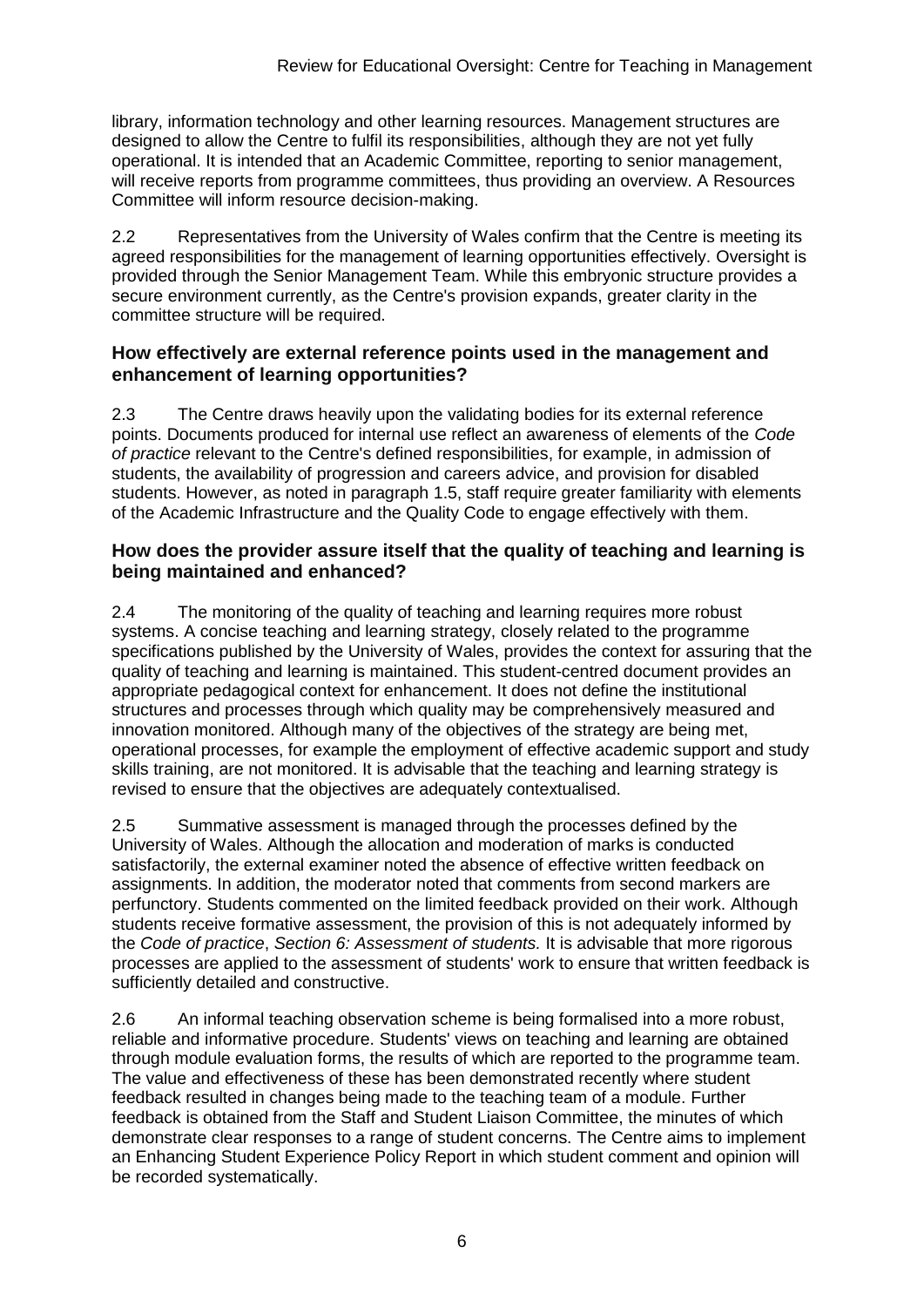2.7 Admission processes are outlined clearly and administered appropriately. A comprehensive and well-planned induction provides students with background information, programme details, key contacts and details of procedures for the electronic submission of assignments and the use of anti-plagiarism software. Students confirm that the Centre is engaging effectively with their expectations.

2.8 Staff are appropriately qualified and experienced. Appointment of staff is the responsibility of the Senior Management Team and follows procedures set out in the Quality Assurance Manual.

#### **How does the provider assure itself that students are supported effectively?**

2.9 The Centre has highly efficient processes to ensure that students are supported effectively. The dedicated Student Welfare Officer is a member of the Senior Management Team. This ensures that student welfare is considered at a high level, facilitating rapid and effective responses to arising issues. He liaises with teaching and administrative staff to address complaints and grievances. Tutorial support is provided on an informal basis, but students are highly complimentary about the quality of the tutorial and pastoral support they receive, noting particularly the responsiveness of tutors outside teaching hours, despite the fact that many are employed on a part-time basis. The high level of support provided to students is good practice.

#### **What are the provider's arrangements for staff development to maintain and/or enhance the quality of learning opportunities?**

2.10 The Centre stresses the importance of staff development and its commitment to providing suitable opportunities for its employees. Two members of staff are currently undertaking professional qualifications with the support of the Centre.

#### **How effectively does the provider ensure that learning resources are accessible to students and sufficient to enable them to achieve the learning outcomes?**

2.11 Students are provided with a high-quality learning and teaching environment, containing well-furnished and equipped lecture rooms, open-access private study spaces and a recreational area. Appropriate learning resources are provided for the range of programmes on offer, including those which have not recruited. The library is well stocked and includes multiple copies of key texts. In addition, students have access to the online library resources of the University of Wales. As the provision grows, it is intended to recruit a dedicated librarian to maintain the resource base. A part-time information technology technician provides technical support. Students confirm that library and computing resources, including the embryonic virtual learning environment, meet their needs. Capacity exists for currently planned growth. The provision, in advance of planned recruitment, of extensive and high-quality learning resources for students is an example of good practice.

2.12 Plans for developing employer engagement are at an early stage, although the Centre's action plan has set clear objectives.Through their work elsewhere, staff have valuable links, which the Centre is seeking to draw upon to establish an employers' network. Given the importance placed upon employer links to underpin future curricular provision, it is advisable that the Centre introduces a structured employer engagement policy to support the planned portfolio of programmes.

The review team has **confidence** that the provider is fulfilling its responsibilities for managing and enhancing the quality of the intended learning opportunities it provides for students.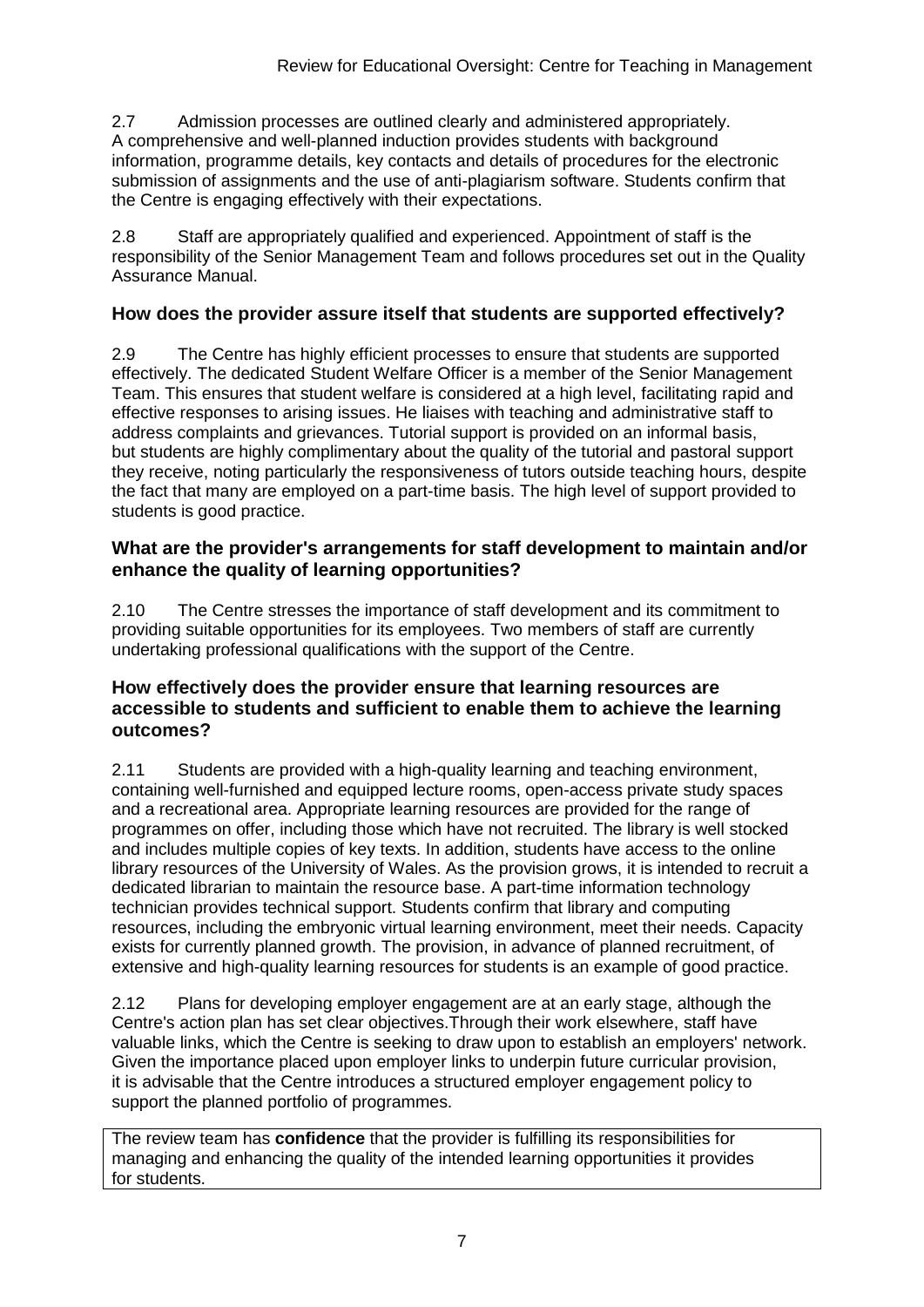### **3 Public information**

#### **How effectively does the provider's public information communicate to students and other stakeholders about the higher education it provides?**

3.1 The Centre's website provides clear information about its programmes and how to apply. This is the main source of information for potential applicants and students confirm that they have found the contents accurate and sufficiently detailed. The Centre follows the University of Wales' information protocol, as set out in its agreement with the University, and directs prospective applicants to the OTHM website for information on these awards. A small leaflet is also available for potential applicants, which provides details of the Centre, programmes and how to apply. Students confirm that this information is helpful. There has been an extensive advertising campaign in local schools, supported by publicity material, although the effectiveness of this will be judged by subsequent recruitment levels.

3.2 At induction, students are provided with a handbook which includes details of the programme of study, assessment regulations and the Centre's policies in relation to disability and equality. Programme specifications are available for the University of Wales' programmes. For OTHM programmes, students are directed to its website, from where curricular and other details can be downloaded.

#### **How effective are the provider's arrangements for assuring the accuracy and completeness of information it has responsibility for publishing?**

3.3 Overall responsibility for the accuracy of public information is managed effectively by the Principal. Arrangements for assuring the accuracy and completeness of public information are made in response to the clearly stated protocols of the University of Wales. These protocols are appropriately observed. The Admissions Tutor monitors recruitment procedures and admissions, and makes any recommendations for changes. Staff are encouraged to check the website regularly for accuracy. Changes to the website are undertaken by the Centre's information technology technician, following approval by the Principal. Students consider that the information they received in advance and after enrolment has been accurate and complete, although their feedback has not been sought formally. The Centre has appointed an external adviser to review and comment on the website.

3.4 Feedback from students on public information is not collected formally. However, the student voice is heard. This is illustrated by the Centre meeting their request for the reinstatement of the Centre's virtual learning environment when it was withdrawn due to technical problems. Notwithstanding this, it is desirable that a formal method of collecting feedback on public information from students, staff and other stakeholders is developed.

The team concludes that **reliance can be placed** on the accuracy and completeness of the information that the provider is responsible for publishing about itself and the programmes it delivers.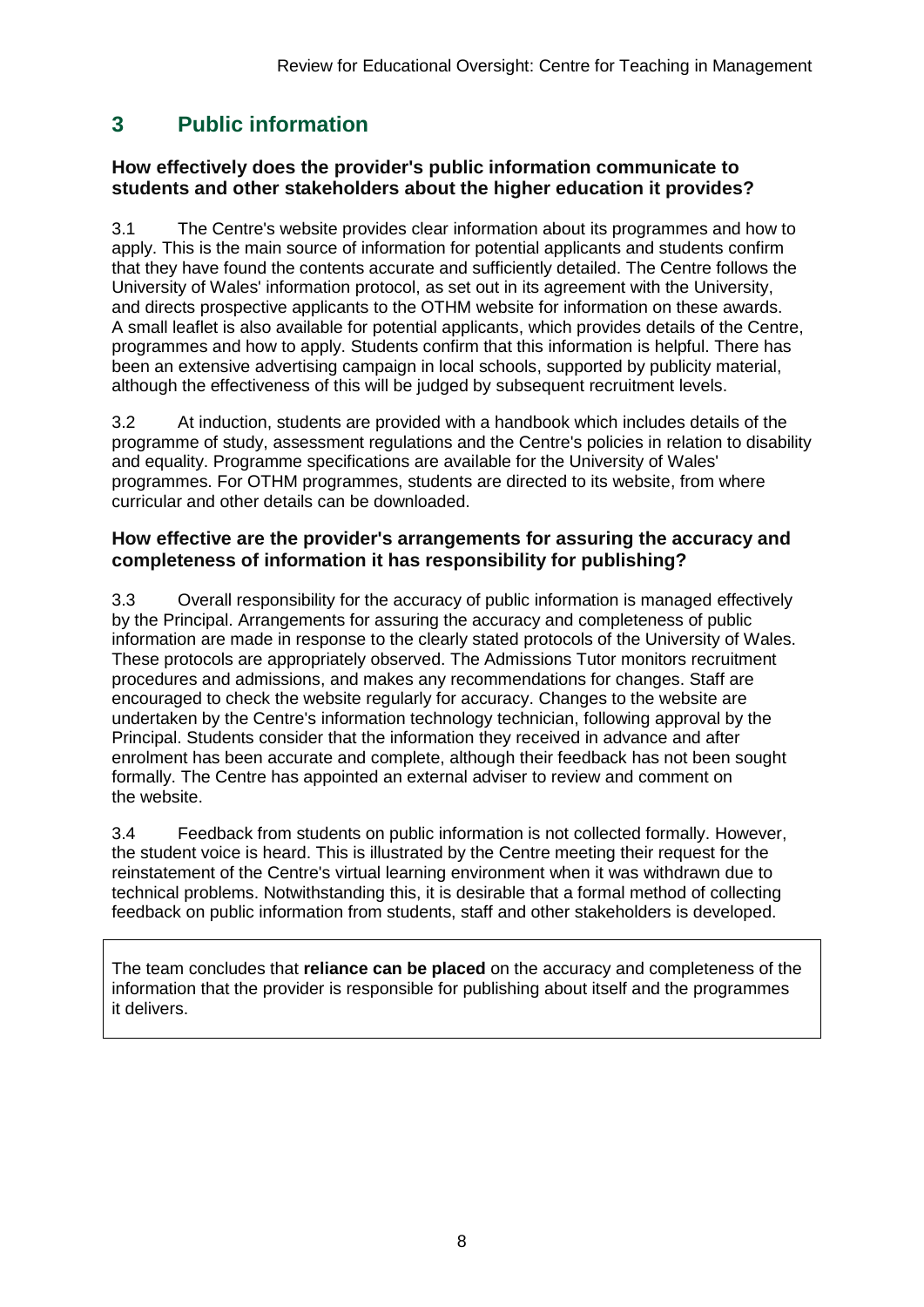# **Action plan<sup>3</sup>**

| Centre for Teaching in Management action plan relating to the Review for Educational Oversight September 2012                                 |                                                                |                    |                                                    |                                                                                                                                                                              |                              |                                                                                                                                                                                                                                                                                           |  |
|-----------------------------------------------------------------------------------------------------------------------------------------------|----------------------------------------------------------------|--------------------|----------------------------------------------------|------------------------------------------------------------------------------------------------------------------------------------------------------------------------------|------------------------------|-------------------------------------------------------------------------------------------------------------------------------------------------------------------------------------------------------------------------------------------------------------------------------------------|--|
| <b>Good practice</b>                                                                                                                          | <b>Action to be taken</b>                                      | <b>Target date</b> | <b>Action by</b>                                   | <b>Success</b><br><b>indicators</b>                                                                                                                                          | <b>Reported to</b>           | <b>Evaluation</b>                                                                                                                                                                                                                                                                         |  |
| The review team<br>identified the following<br>areas of good<br>practice that are<br>worthy of wider<br>dissemination within<br>the provider: |                                                                |                    |                                                    |                                                                                                                                                                              |                              |                                                                                                                                                                                                                                                                                           |  |
| • the high level of<br>pastoral support<br>provided to<br>students<br>(paragraph 2.9)                                                         | Enhance the<br>support by<br>employing more<br>full-time staff | January<br>2013    | <b>Student Welfare</b><br>Officer and<br>Principal | Improved formal<br>support systems<br>demonstrated by<br>existing and the<br>new staff<br>members<br>Student feedback<br>at Student Staff<br>Liaison<br>Committee<br>meeting | Senior<br>Management<br>Team | End-of-year joint<br>meeting of Academic<br>Committee and<br>Senior Management<br>Team<br><b>Staff and Student</b><br><b>Liaison Committee</b><br>meeting<br>Student feedback by<br>student survey/<br>questionnaire, report<br>to Academic<br>Committee and<br>Senior Management<br>Team |  |
| the provision, in                                                                                                                             | Recruit more                                                   | January            | Principal/Director                                 | Increased number                                                                                                                                                             | Academic                     | Annual College and                                                                                                                                                                                                                                                                        |  |
| advance of                                                                                                                                    | students to all the                                            | 2013               | of Studies and                                     | of students for all                                                                                                                                                          | Committee                    | course review                                                                                                                                                                                                                                                                             |  |
| planned                                                                                                                                       | programmes                                                     |                    | Course                                             | programmes                                                                                                                                                                   |                              |                                                                                                                                                                                                                                                                                           |  |

The provider has been required to develop this action plan to follow up on good practice and address any recommendations arising from the review. QAA monitors progress<br>The provider has been required to develop this action against the action plan, in conjunction with the provider's awarding body.

 $\circ$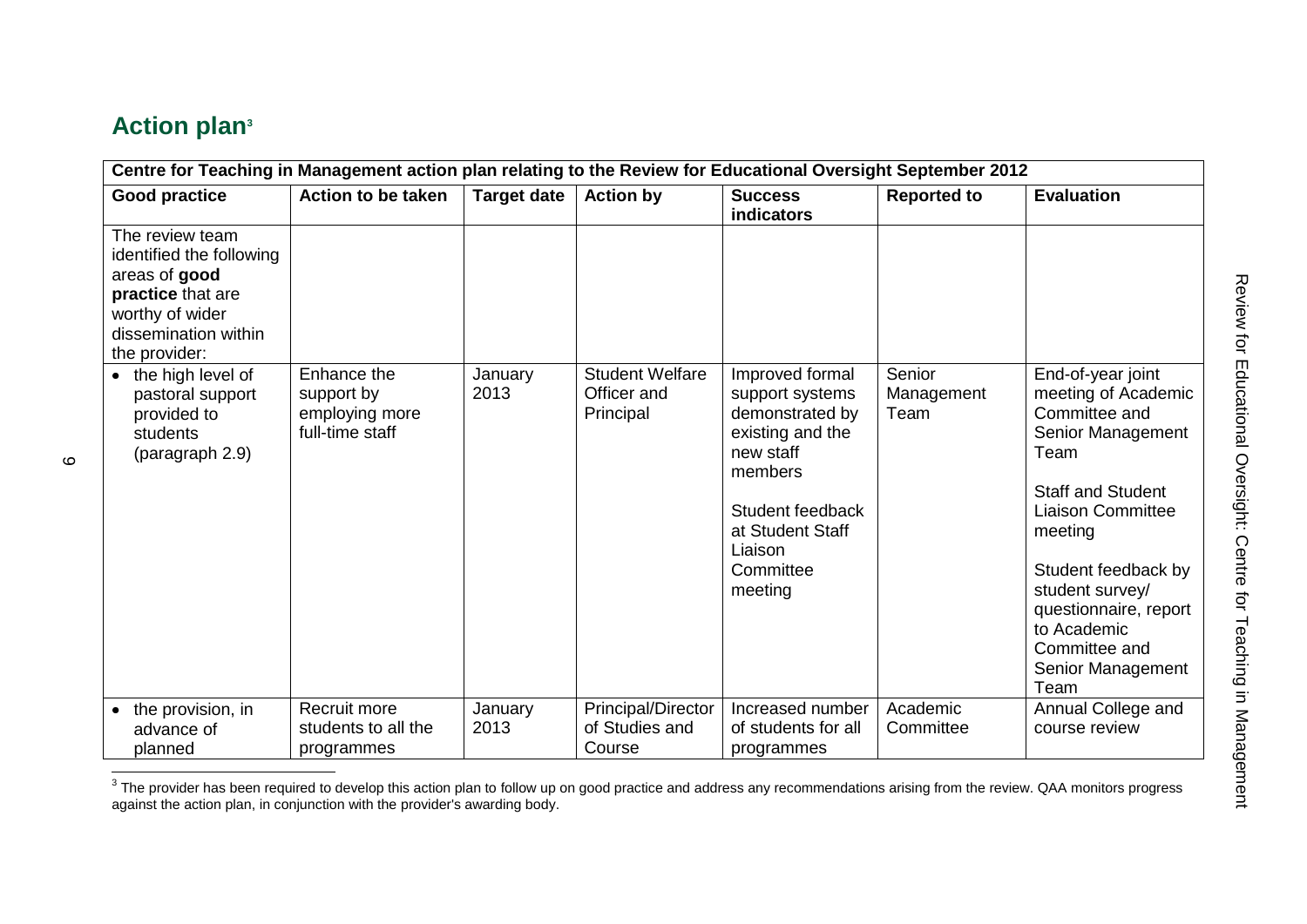| recruitment to<br>programmes, of<br>extensive,<br>appropriately<br>focused, high-<br>quality learning<br>resources for<br>students<br>(paragraph 2.11). | available with<br>extensive marketing<br>Appoint a librarian to<br>manage the library<br>Will consider making<br>the information<br>technology<br>technician full-time<br>depending on the<br>increasing number<br>of students |                    | Administrator         | commenting<br>positively on the<br>quality of<br>resources and<br>learning<br>opportunities<br>provided                                                                                 | Senior<br>Management<br>Team | End-of-year joint<br>meeting of Academic<br>Committee and<br>Senior Management<br>Team                                                                            |
|---------------------------------------------------------------------------------------------------------------------------------------------------------|--------------------------------------------------------------------------------------------------------------------------------------------------------------------------------------------------------------------------------|--------------------|-----------------------|-----------------------------------------------------------------------------------------------------------------------------------------------------------------------------------------|------------------------------|-------------------------------------------------------------------------------------------------------------------------------------------------------------------|
| <b>Advisable</b>                                                                                                                                        | Action to be taken                                                                                                                                                                                                             | <b>Target date</b> | <b>Action by</b>      | <b>Success</b><br>indicators                                                                                                                                                            | <b>Reported to</b>           | <b>Evaluation</b>                                                                                                                                                 |
| The team considers<br>that it is <b>advisable</b> for<br>the provider to:                                                                               |                                                                                                                                                                                                                                |                    |                       |                                                                                                                                                                                         |                              |                                                                                                                                                                   |
| • review the<br>academic<br>committee<br>structure and its<br>effectiveness<br>(paragraphs 1.3,<br>2.1 and 2.2)                                         | Review the<br>academic committee<br>structure, focusing<br>on responsibilities<br>and the linkages<br>between them                                                                                                             | <b>April 2013</b>  | Academic<br>Committee | More effective<br>academic<br>committee<br>structure and<br>improved<br>communication<br>between<br>committees<br><b>Audited by Senior</b><br>Management<br>Team/external<br>consultant | Senior<br>Management<br>Team | End-of-year Joint<br>Meeting of Academic<br>Committee and<br>Senior Management<br>Team<br>(Internal audit by<br>Senior Management<br>Team/external<br>consultant) |
| ensure that the<br>internal procedures<br>for the writing, pre-<br>assessment                                                                           | Provide workshops<br>and seminars for<br>staff to improve their<br>knowledge in this                                                                                                                                           | <b>April 2013</b>  | Academic<br>Committee | Improved<br>procedures for<br>preparing<br>examination                                                                                                                                  | Senior<br>Management<br>Team | External examiner<br>reports<br><b>University</b><br>moderators                                                                                                   |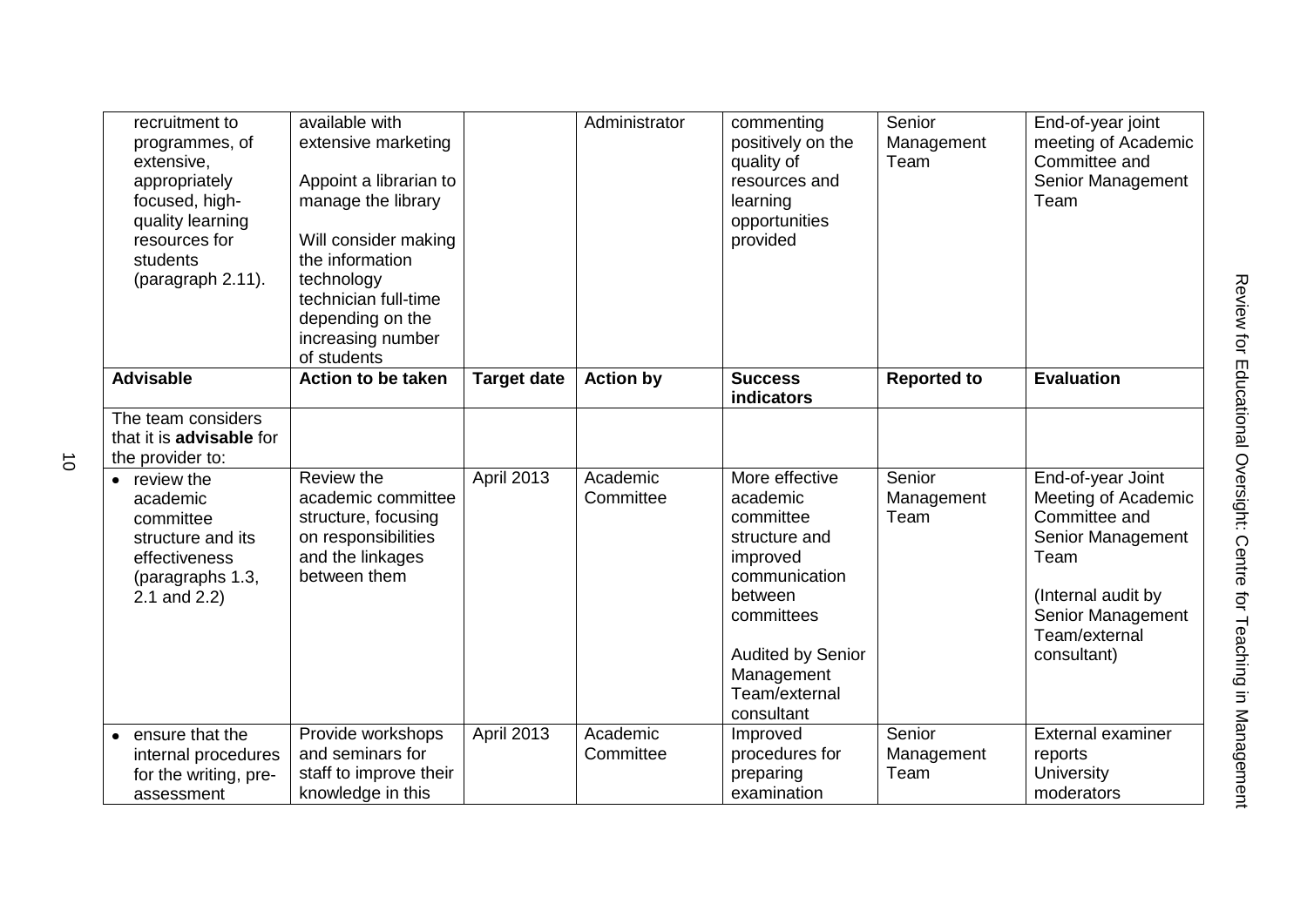| moderation,<br>marking and post-<br>assessment<br>moderation of<br>student work result<br>in intended<br>learning outcomes<br>being assessed at<br>the appropriate<br>level<br>(paragraph 1.7)<br>introduce more<br>rigorous<br>procedures to<br>ensure that<br>sufficiently detailed<br>and constructive<br>written feedback is<br>provided to<br>students on their<br>work<br>(paragraph 2.5) | matter, with<br>particular emphasis<br>on level 7<br>Improve process for<br>providing written<br>feedback on student<br>work to ensure that<br>it is more detailed<br>and constructive<br>Provide workshops<br>and seminars for<br>staff/tutors to<br>improve on this<br>matter<br>Share good practice<br>in the provision of<br>written feedback | <b>July 2013</b><br><b>April 2013</b><br><b>July 2013</b> | Academic<br>Committee                                                                                   | questions and the<br>assessment<br>process<br>Intended learning<br>outcomes<br>appropriate to the<br>level of study<br>Improved written<br>feedback on<br>student work in<br>line with the Code<br>of practice,<br>Section 6:<br>Assessment of<br>students | External<br>examiner<br>Awarding body<br>Senior<br>Management<br>Team<br>External<br>examiners<br>Awarding body | comments<br><b>Examination Board</b><br>meeting and minutes<br>Annual College and<br>course review<br>Feedback from staff<br>on effectiveness of<br>workshops<br><b>Examination board</b><br>meeting<br>Annual College and<br>course review<br>Student feedback<br>will help to evaluate<br>good practices<br>Student progress will<br>be evaluated by<br>Exam Board and<br>Academic<br>Committee |
|-------------------------------------------------------------------------------------------------------------------------------------------------------------------------------------------------------------------------------------------------------------------------------------------------------------------------------------------------------------------------------------------------|---------------------------------------------------------------------------------------------------------------------------------------------------------------------------------------------------------------------------------------------------------------------------------------------------------------------------------------------------|-----------------------------------------------------------|---------------------------------------------------------------------------------------------------------|------------------------------------------------------------------------------------------------------------------------------------------------------------------------------------------------------------------------------------------------------------|-----------------------------------------------------------------------------------------------------------------|---------------------------------------------------------------------------------------------------------------------------------------------------------------------------------------------------------------------------------------------------------------------------------------------------------------------------------------------------------------------------------------------------|
| introduce a<br>structured<br>employer<br>engagement policy<br>to support the<br>proposed portfolio<br>of vocational                                                                                                                                                                                                                                                                             | Develop a well-<br>structured employer<br>engagement policy<br>Approach local<br>councils,<br>businesses, and                                                                                                                                                                                                                                     | January<br>2013 and<br>continuously                       | <b>Student Welfare</b><br>Officer<br>Course<br>Administrator<br><b>Principal/Director</b><br>of Studies | A well-developed<br>employer<br>engagement<br>policy with clear<br>terms of reference<br>and associated<br>responsibilities                                                                                                                                | Senior<br>Management<br>Team                                                                                    | End-of-year joint<br>meeting of Academic<br>Committee and<br>Senior Management<br>Team<br><b>Staff and Student</b>                                                                                                                                                                                                                                                                                |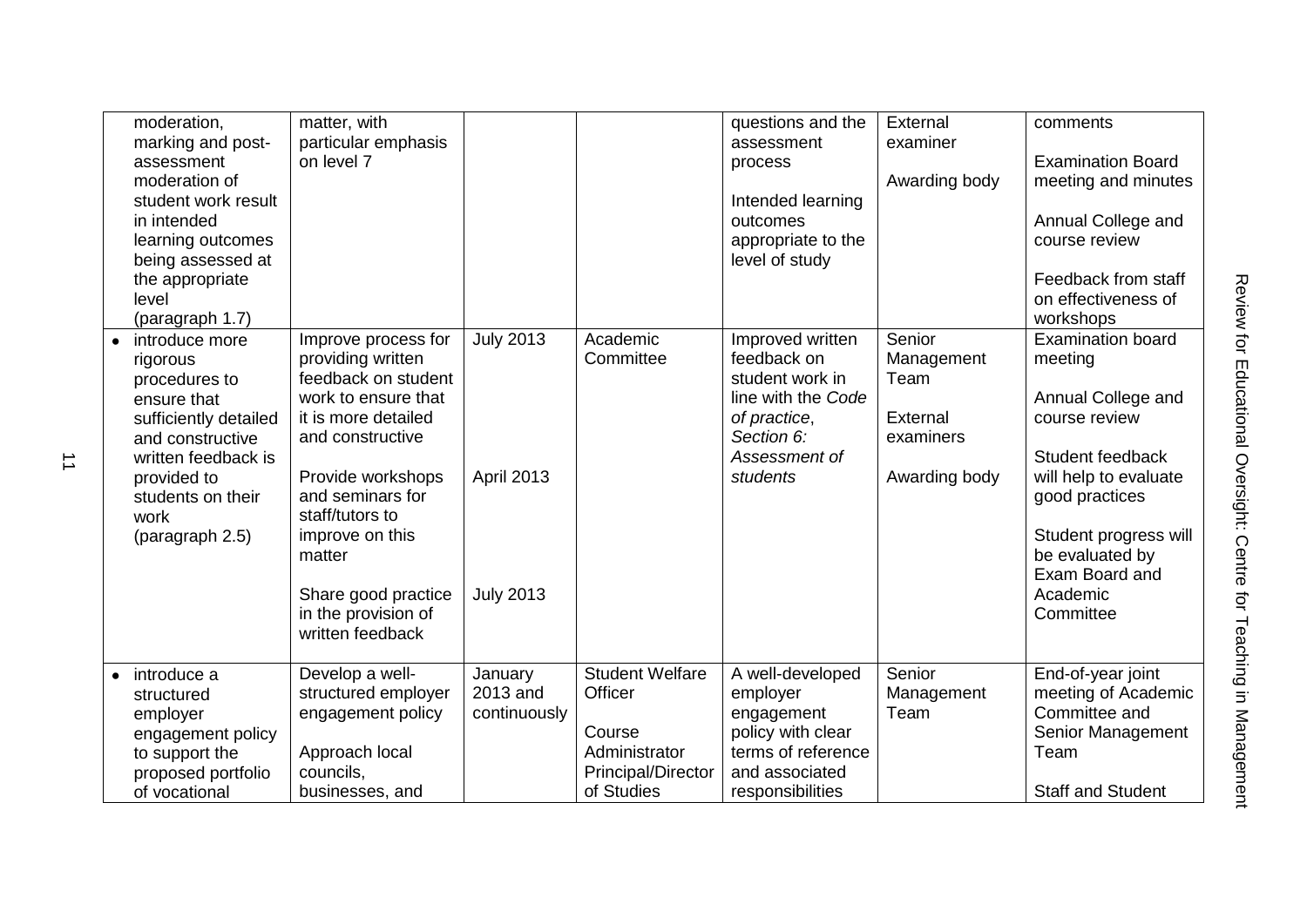| programmes                      | organisations to          |                    |                    |                    |                    | <b>Liaison Committee</b> |
|---------------------------------|---------------------------|--------------------|--------------------|--------------------|--------------------|--------------------------|
| (paragraph 2.12).               | build the                 |                    |                    | Sufficient number  |                    |                          |
|                                 | relationship in order     |                    |                    | of students for    |                    | Student feedback         |
|                                 | to establish links for    |                    |                    |                    |                    |                          |
|                                 |                           |                    |                    | work placements    |                    |                          |
|                                 | student work              |                    |                    |                    |                    | Employer                 |
|                                 | placement                 |                    |                    | <b>Students</b>    |                    | engagement policy        |
|                                 | opportunity               |                    |                    | undertaking        |                    |                          |
|                                 |                           |                    |                    | successful work    |                    |                          |
|                                 |                           |                    |                    | placements with    |                    |                          |
|                                 |                           |                    |                    | the linked         |                    |                          |
|                                 |                           |                    |                    | employers          |                    |                          |
|                                 |                           |                    |                    |                    |                    |                          |
|                                 |                           |                    |                    | Positive feedback  |                    |                          |
|                                 |                           |                    |                    | from students and  |                    |                          |
|                                 |                           |                    |                    | employers          |                    |                          |
| <b>Desirable</b>                | <b>Action to be taken</b> | <b>Target date</b> | <b>Action by</b>   | <b>Success</b>     | <b>Reported to</b> | <b>Evaluation</b>        |
|                                 |                           |                    |                    | <b>indicators</b>  |                    |                          |
| The team considers              |                           |                    |                    |                    |                    |                          |
| that it is <b>desirable</b> for |                           |                    |                    |                    |                    |                          |
| the provider to:                |                           |                    |                    |                    |                    |                          |
| • map its policies              | Provide workshops         | September          | Principal/Director | Clear              | Senior             | End-of-year joint        |
| and procedures                  | and seminars for          | 2013               | of Studies         | understanding of   | Management         | meeting of Academic      |
| against the Code of             | staff to familiarise      |                    |                    | the UK Quality     | Team               | Committee and            |
| practice and                    | them with the UK          |                    | Course             | Code by all staff  |                    | Senior Management        |
| provide training for            | Quality Code for          |                    | Administrator      |                    |                    | Team                     |
| staff on the                    | <b>Higher Education</b>   |                    |                    | Clear policies and |                    | Administrative           |
| emerging UK                     | (the Quality Code)        |                    |                    | procedures in line |                    | Committee                |
| Quality Code for                |                           |                    |                    | with the Quality   |                    |                          |
| <b>Higher Education</b>         | Develop policies          |                    |                    | Code               |                    | Staff feedback           |
| (paragraph 1.5)                 | and procedures            |                    |                    |                    |                    |                          |
|                                 | against the Code of       |                    |                    |                    |                    | Timetables for staff     |
|                                 | practice, particularly    |                    |                    |                    |                    | workshops                |
|                                 | Section 6:                |                    |                    |                    |                    |                          |
|                                 | Assessment of             |                    |                    |                    |                    | Feedback from staff      |
|                                 | students and              |                    |                    |                    |                    | on the impact of the     |
|                                 |                           |                    |                    |                    |                    |                          |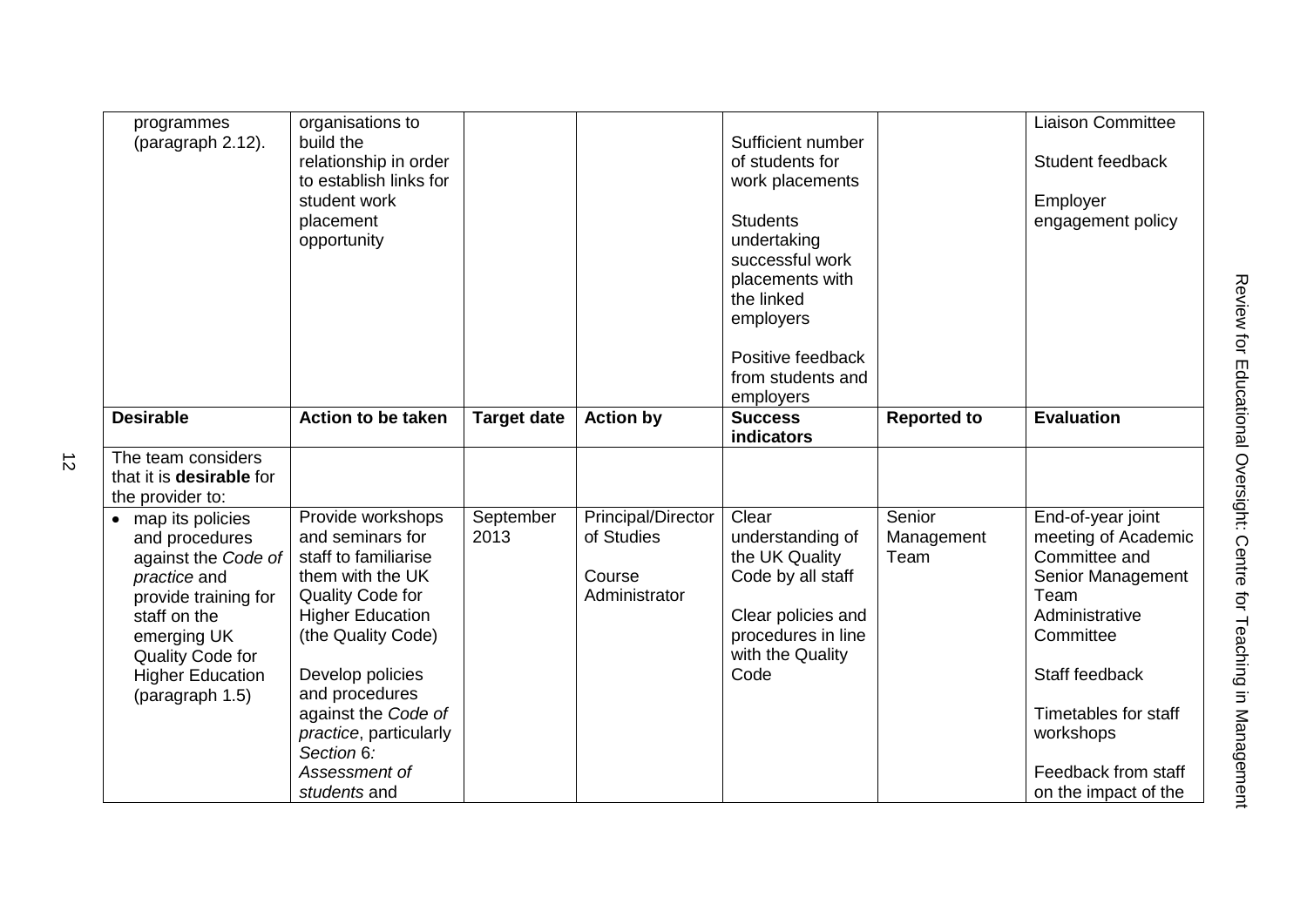|                                                                         | Section 10:                                                                 |                     |                                         |                                           |                              | workshops                                                           |
|-------------------------------------------------------------------------|-----------------------------------------------------------------------------|---------------------|-----------------------------------------|-------------------------------------------|------------------------------|---------------------------------------------------------------------|
|                                                                         | Admissions to<br>higher education<br>To map College<br>practice against the |                     |                                         |                                           |                              | Updated policies that<br>reflect the mapping<br>exercise            |
|                                                                         | <b>Quality Code</b>                                                         |                     |                                         |                                           |                              |                                                                     |
| progress the<br>introduction of a<br>formal system of<br>peer review of | Introduce formal<br>observation/peer<br>review                              | <b>April 2013</b>   | <b>Principal/Director</b><br>of Studies | Peer observation<br>system<br>implemented | Senior<br>Management<br>Team | End-of-year joint<br>meeting of Academic<br>Committee<br>and Senior |
| teaching<br>(paragraph 1.9)                                             | Provide training for<br>all staff on the                                    | <b>July 2013</b>    |                                         | Staff training<br>completed               |                              | <b>Management Team</b>                                              |
|                                                                         | expectations with<br>regard to observers<br>and the observed                |                     |                                         | Documentation<br>completed and in         |                              | Peer evaluation<br>summary                                          |
|                                                                         |                                                                             |                     |                                         | use                                       |                              | Observation reports                                                 |
|                                                                         | Formalise<br>documentation to                                               | January<br>2013 and | Course<br>Administrator                 | Positive feedback                         |                              |                                                                     |
|                                                                         | support and record                                                          | continuously        |                                         | from participants                         |                              |                                                                     |
|                                                                         | the process                                                                 |                     |                                         | in peer review                            |                              |                                                                     |
|                                                                         |                                                                             |                     |                                         | Module evaluation                         |                              |                                                                     |
|                                                                         |                                                                             |                     |                                         | by students will                          |                              |                                                                     |
|                                                                         |                                                                             |                     |                                         | be used as<br>evidence of                 |                              |                                                                     |
|                                                                         |                                                                             |                     |                                         | increased                                 |                              |                                                                     |
|                                                                         |                                                                             |                     |                                         | satisfaction                              |                              |                                                                     |
| revise the learning                                                     | Revise and develop                                                          | <b>April 2013</b>   | <b>Principal/Director</b>               | An independent                            | Senior                       | Learning and                                                        |
| and teaching                                                            | a new improved and<br>centre-focused                                        |                     | of Studies and<br>Academic              | and well improved                         | Management                   | teaching                                                            |
| strategy to reflect<br>the characteristics                              | learning and                                                                |                     | Committee                               | Learning and<br>Teaching strategy         | Team                         | strategy/policy                                                     |
| of the Centre                                                           | teaching strategy                                                           |                     |                                         | which reflects                            |                              | End-of-year joint                                                   |
| (paragraph 2.4)                                                         |                                                                             |                     |                                         | accurately the                            |                              | meeting of Academic                                                 |
|                                                                         |                                                                             |                     |                                         | Centre's learning                         |                              | Committee and                                                       |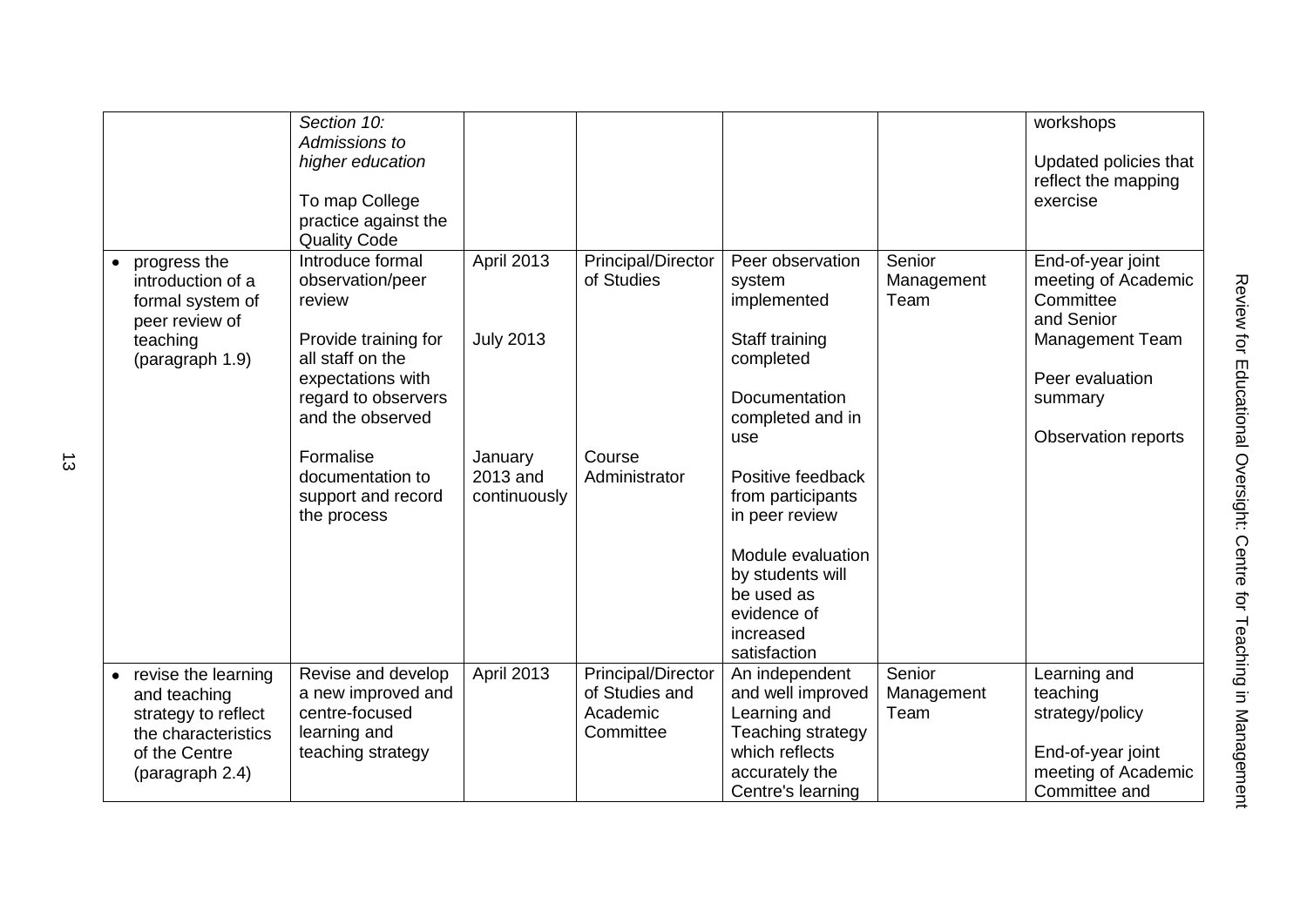|                     |                      |          |                    | environment        |            | Senior Management         |
|---------------------|----------------------|----------|--------------------|--------------------|------------|---------------------------|
|                     |                      |          |                    |                    |            | Team                      |
|                     |                      |          |                    |                    |            | Internal                  |
|                     |                      |          |                    |                    |            | audit/external            |
|                     |                      |          |                    |                    |            | consultant report         |
| develop a formal    | Review sources of    | May 2013 | Principal/Director | Clear procedures   | Senior     | End-of-year joint         |
| method of           | feedback on public   |          | of Studies         | to obtain          | Management | meeting of Academic       |
| collecting feedback | information          |          |                    | feedback on        | Team       | Committee and             |
| on public           |                      |          | Course             | public             |            | Senior Management         |
| information from    | Develop a formal     | January  | Administrator      | information/review |            | Team                      |
| students, staff and | procedure to collect | 2013     |                    | of collected       |            |                           |
| other stakeholders  | feedback from        |          | Administrative     | feedback of        |            | <b>Public Information</b> |
| (paragraph 3.4).    | students, staff and  |          | Committee          | student/staff      |            | Policy of the Centre      |
|                     | other stakeholders   |          |                    | survey             |            |                           |
|                     | (including)          |          |                    |                    |            | Administrative            |
|                     | questionnaires on    |          |                    |                    |            | Committee                 |
|                     | student induction    |          |                    |                    |            |                           |
|                     | and staff            |          |                    |                    |            | <b>Staff and Student</b>  |
|                     | recruitment,         |          |                    |                    |            | <b>Liaison Committee</b>  |
|                     | complaint forms,     |          |                    |                    |            |                           |
|                     | online response      |          |                    |                    |            | Student feedback          |
|                     | form)                |          |                    |                    |            |                           |
|                     |                      |          |                    |                    |            | Staff feedback            |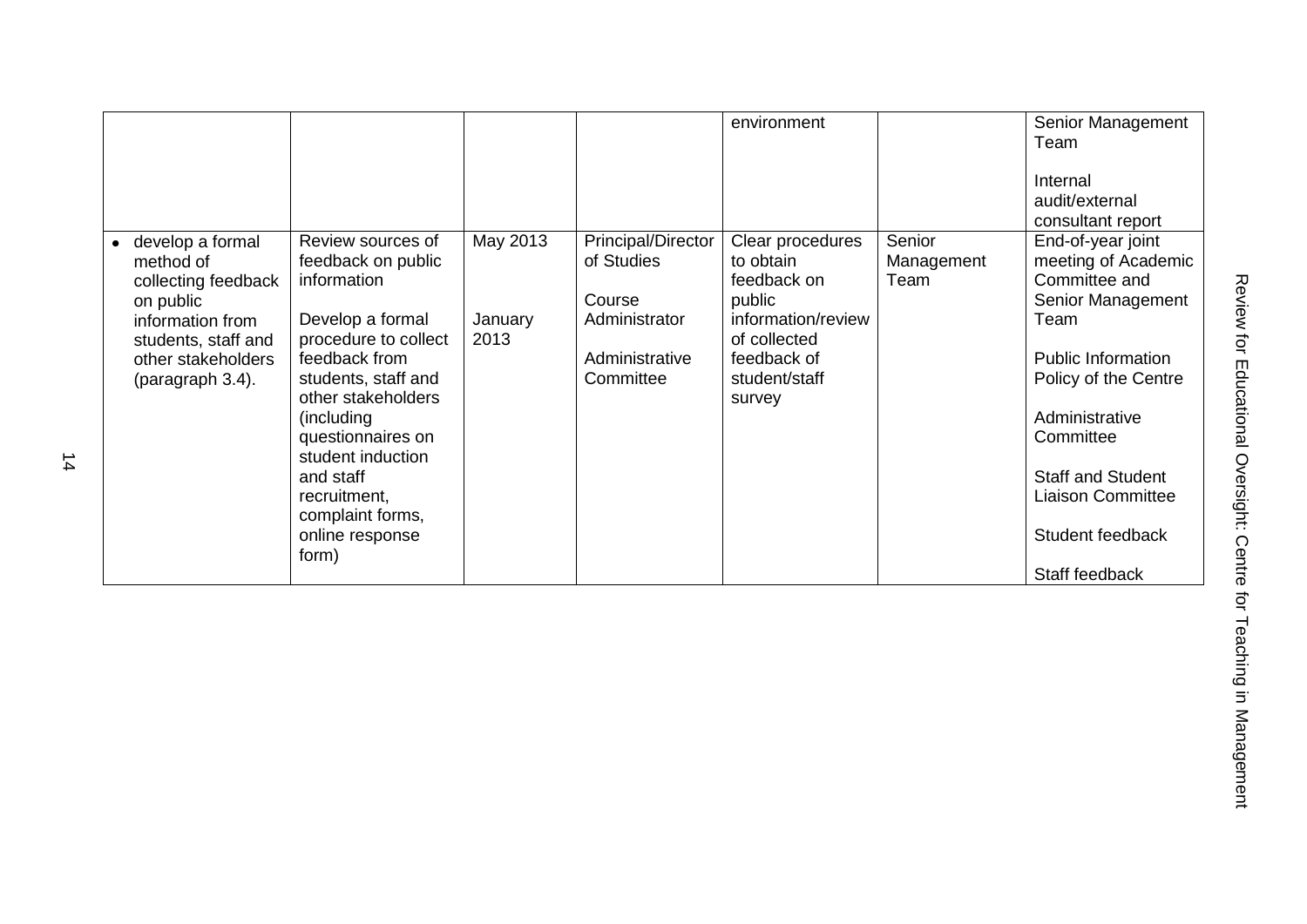# <span id="page-15-0"></span>**About QAA**

QAA is the Quality Assurance Agency for Higher Education. QAA's mission is to safeguard standards and improve the quality of UK higher education.

QAA's aims are to:

- meet students' needs and be valued by them
- safeguard standards in an increasingly diverse UK and international context  $\bullet$
- drive improvements in UK higher education  $\bullet$
- improve public understanding of higher education standards and quality.

QAA conducts reviews of higher education institutions and publishes reports on the findings. QAA also publishes a range of guidance documents to help safeguard standards and improve quality.

More information about the work of QAA is available at: [www.qaa.ac.uk.](http://www.qaa.ac.uk/)

<span id="page-15-1"></span>More detail about Review for Educational Oversight can be found at: [www.qaa.ac.uk/institutionreports/types-of-review/tier-4.](http://www.qaa.ac.uk/institutionreports/types-of-review/tier-4)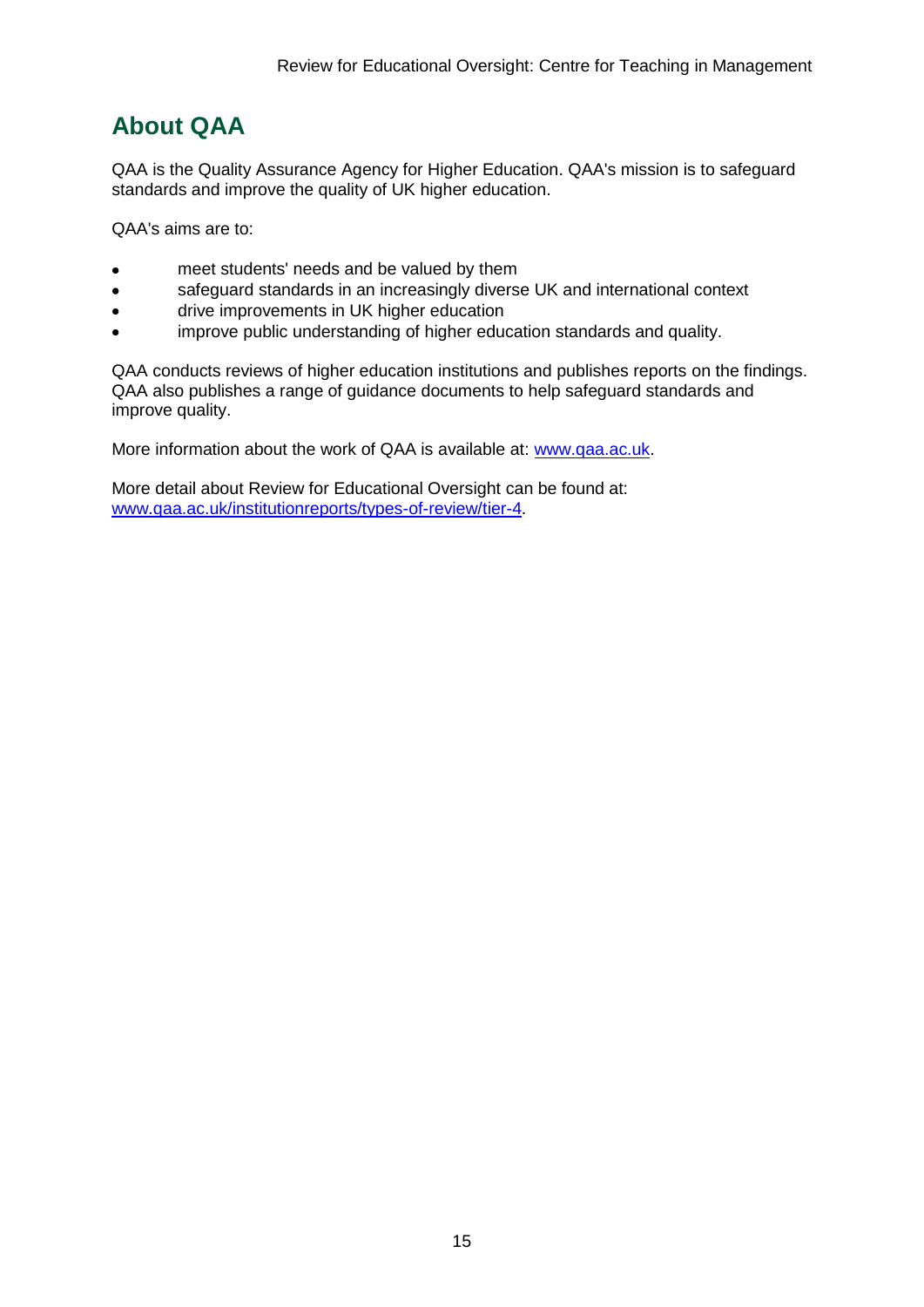# **Glossary**

This glossary explains terms used in this report. You can find a fuller glossary at: [www.qaa.ac.uk/aboutus/glossary.](http://www.qaa.ac.uk/aboutus/glossary) Formal definitions of key terms can be found in the *[Review for Educational Oversight: Handbook](http://www.qaa.ac.uk/Publications/InformationAndGuidance/Pages/REO-handbook.aspx)*<sup>4</sup>

**Academic Infrastructure** Guidance developed and agreed by the higher education community and published by QAA, which is used by institutions to ensure that their courses meet national expectations for academic standards and that students have access to a suitable environment for learning (academic quality). It consists of four groups of reference points: the **frameworks for higher education qualifications**, the **subject benchmark statements**, the **programme specifications** and the **[Code of practice](http://www.qaa.ac.uk/AboutUs/glossary/Pages/glossary-c.aspx#c2)**. Work is underway (2011-12) to revise the Academic Infrastructure as the UK [Quality Code](http://www.qaa.ac.uk/AboutUs/glossary/Pages/glossary-q.aspx#q5) for Higher Education.

**academic quality** A comprehensive term referring to how, and how well, institutions manage teaching and learning opportunities to help students progress and succeed.

**academic standards** The standards set and maintained by institutions for their courses and expected for their awards. See also **threshold academic standard**.

**awarding body** A body with the authority to award academic qualifications located on the **framework for higher education qualifications**, such as diplomas or degrees.

**awarding organisation** An organisation with the authority to award academic qualifications located on the Qualifications and Credit Framework for England and Northern Ireland (these qualifications are at levels 1 to 8, with levels 4 and above being classed as 'higher education').

**Code of practice** *The Code of practice for the assurance of academic quality and standards in higher education*, published by QAA: a set of interrelated documents giving guidance for higher education institutions.

**designated body** An organisation that has been formally appointed to perform a particular function.

**differentiated judgements** In a Review for Educational Oversight, separate judgements respectively for the provision validated by separate awarding bodies.

**enhancement** Taking deliberate steps at institutional level to improve the quality of **[learning](http://www.qaa.ac.uk/aboutus/glossary/pages/glossary-l.aspx#l1)  [opportunities](http://www.qaa.ac.uk/aboutus/glossary/pages/glossary-l.aspx#l1)**. It is used as a technical term in QAA's audit and review processes.

**feature of good practice** A positive aspect of the way a higher education institution manages quality and standards, which may be seen as exemplary to others.

**framework** A published formal structure. See also **framework for higher education qualifications**.

**framework for higher education qualifications** A published formal structure that identifies a hierarchy of national qualification levels and describes the general achievement expected of holders of the main qualification types at each level, thus assisting higher education providers in maintaining academic standards. QAA publishes the following frameworks:

[www.qaa.ac.uk/publications/informationandguidance/pages/reo-handbook.aspx.](http://www.qaa.ac.uk/publications/informationandguidance/pages/reo-handbook.aspx)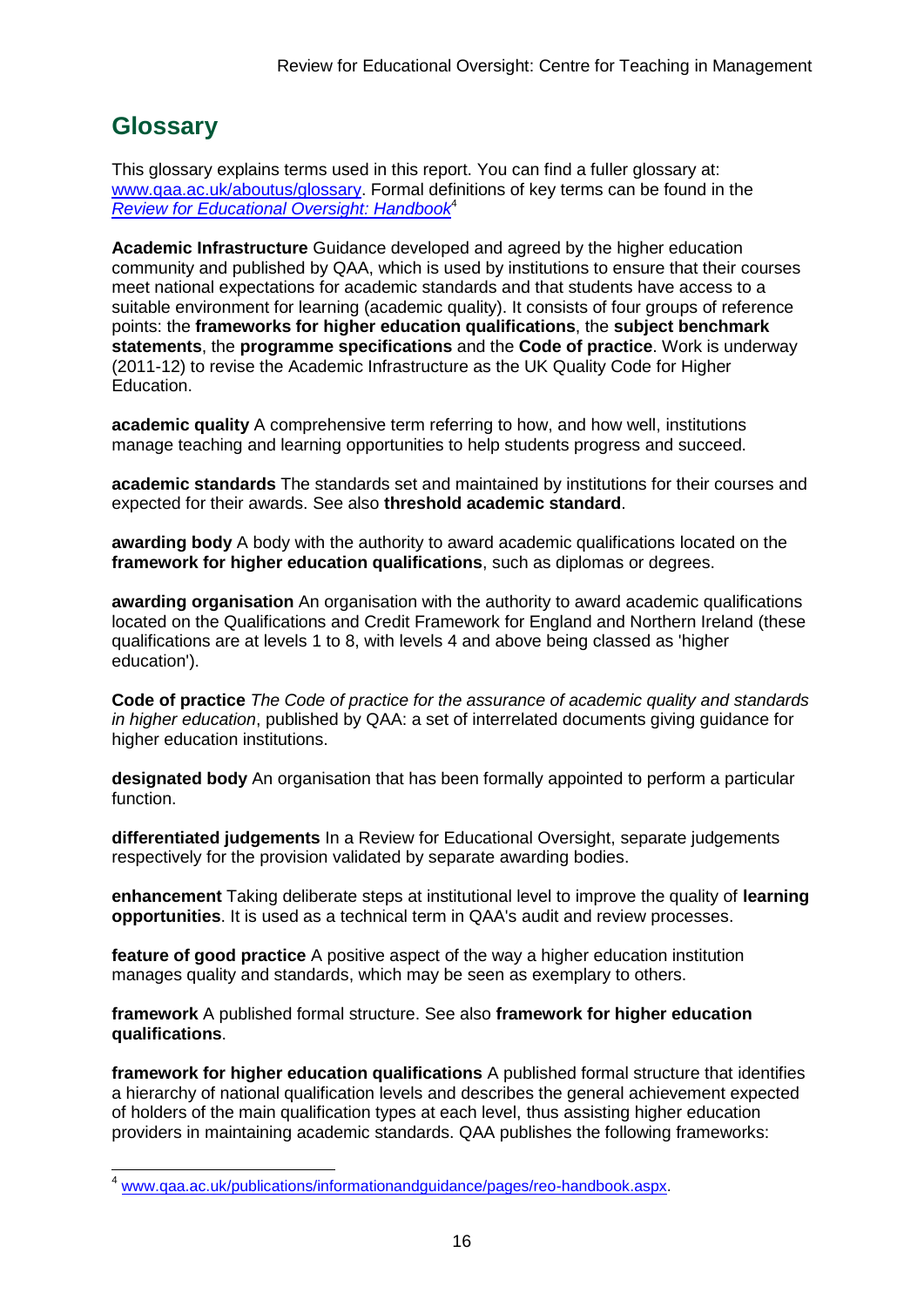*The framework for higher education qualifications in England, Wales and Northern Ireland* (FHEQ) and *The framework for qualifications of higher education institutions in Scotland*.

**highly trusted sponsor** An education provider that the UK government trusts to admit migrant students from overseas, according to Tier 4 of the UK Border Agency's points-based immigration system. Higher education providers wishing to obtain this status must undergo a successful review by QAA.

**learning opportunities** The provision made for students' learning, including planned **[programmes of study](http://newlive.qaa.ac.uk/aboutus/glossary/pages/glossary-p.aspx#p12)**, teaching, assessment, academic and personal support, resources (such as libraries and information systems, laboratories or studios) and staff development.

**learning outcome** What a learner is expected to know, understand and/or be able to demonstrate after completing a process of learning.

**operational definition** A formal definition of a term, which establishes exactly what QAA means when using it in reports.

**programme (of study)** An approved course of study which provides a coherent learning experience and normally leads to a qualification.

**programme specifications** Published statements about the intended **[learning outcomes](http://newlive.qaa.ac.uk/aboutus/glossary/pages/glossary-l.aspx#l2)** of **programmes of study**, containing information about teaching and learning methods, support and assessment methods, and how individual units relate to levels of achievement.

**provider** An institution that offers courses of higher education, typically on behalf of a separate **awarding body or organisation**. In the context of REO, the term means an independent college.

**public information** Information that is freely available to the public (sometimes referred to as being 'in the public domain').

**reference points** Statements and other publications that establish criteria against which performance can be measured. Internal reference points may be used by providers for purposes of self-regulation; external ones are used and accepted throughout the higher education community for the checking of standards and quality.

#### **quality** See **academic quality**.

**subject benchmark statement** A published statement that sets out what knowledge, understanding, abilities and skills are expected of those graduating in each of the main subject areas (mostly applying to [bachelor's degrees\)](http://newlive.qaa.ac.uk/aboutus/glossary/pages/glossary-b/aspx#b1), and explains what gives that particular discipline its coherence and identity.

**threshold academic standard** The minimum standard that a student should reach in order to gain a particular qualification or award, as set out in the **[subject benchmark statements](http://newlive.qaa.ac.uk/aboutus/glossary/pages/glossary-s.aspx#s7)** and national [qualifications frameworks.](http://newlive.qaa.ac.uk/aboutus/glossary/pages/glossary-q.aspx#q3) Threshold standards are distinct from the standards of performance that students need to achieve in order to gain any particular class of award, for example a first-class bachelor's degree. See also **[academic standard](http://newlive.qaa.ac.uk/aboutus/glossary/pages/glossary-a.aspx#a3)**.

**widening participation** Increasing the involvement in higher education of people from a wider range of backgrounds.